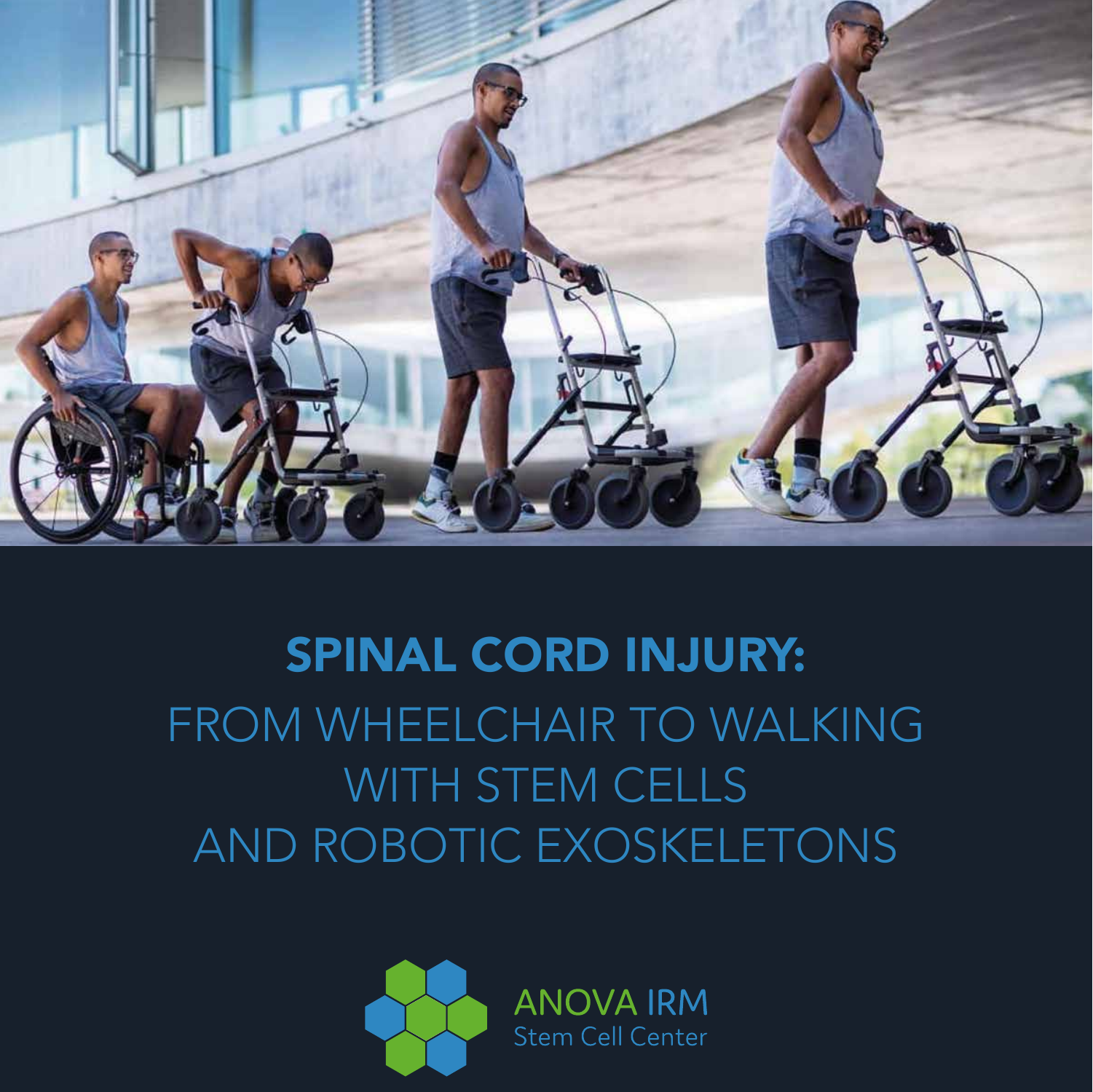### Dear Reader,

Spinal cord injury is a devastating, life changing injury, often afflicting young people. In the past there were few treatment options.

Now there is new hope for patients with spinal cord injury. The combination of stem-cell based neuro-regeneration with neuro-functional robotic exoskeleton training offers realistic hope to get out of the wheelchair and walk again. In Germany we made this possible by a unique collaboration between ANOVA Institute for Regenerative Medicine in Offenbach and Cyberdyne, a Japanese company in Bochum.

Whilst ANOVA is the first institution in Europe to have obtained an official license for producing and treating patients with mesenchymal and bone marrow stem cells, Cyberdyne has developed the HAL exoskeleton for neuro-functional feedback training.

- 
- 
- 
- 
- Neuro-Regeneration with Mesenchymal Stem Cell Secretome .
- REMCell Therapy A Novel Approach to Neuro-Rehabilitation
- Phase 1 Evaluation of Suitability for REMCell Therapy
- 
- Phase 3 Neuro-Functional Training and Neuro-Regenerative Stem Cell Treatment .
- 
- How Can You Profit from ANOVA's Combined Neuro-Regenerative and

At ANOVA IRM we have successfully combined these two ground-breaking treatments to provide paralysed patients with a real chance to get out of the wheelchair and walk again – taking neuro-rehabilitation into the 21st century. If you are suffering from spinal cord injury, talk to us to find out about the first officially approved stem cell therapy for SCI in Europe.

We hope to welcome you soon in our clinic.

nult. Michael K. Stehling

ANOVA Institute for Regenerative Medicine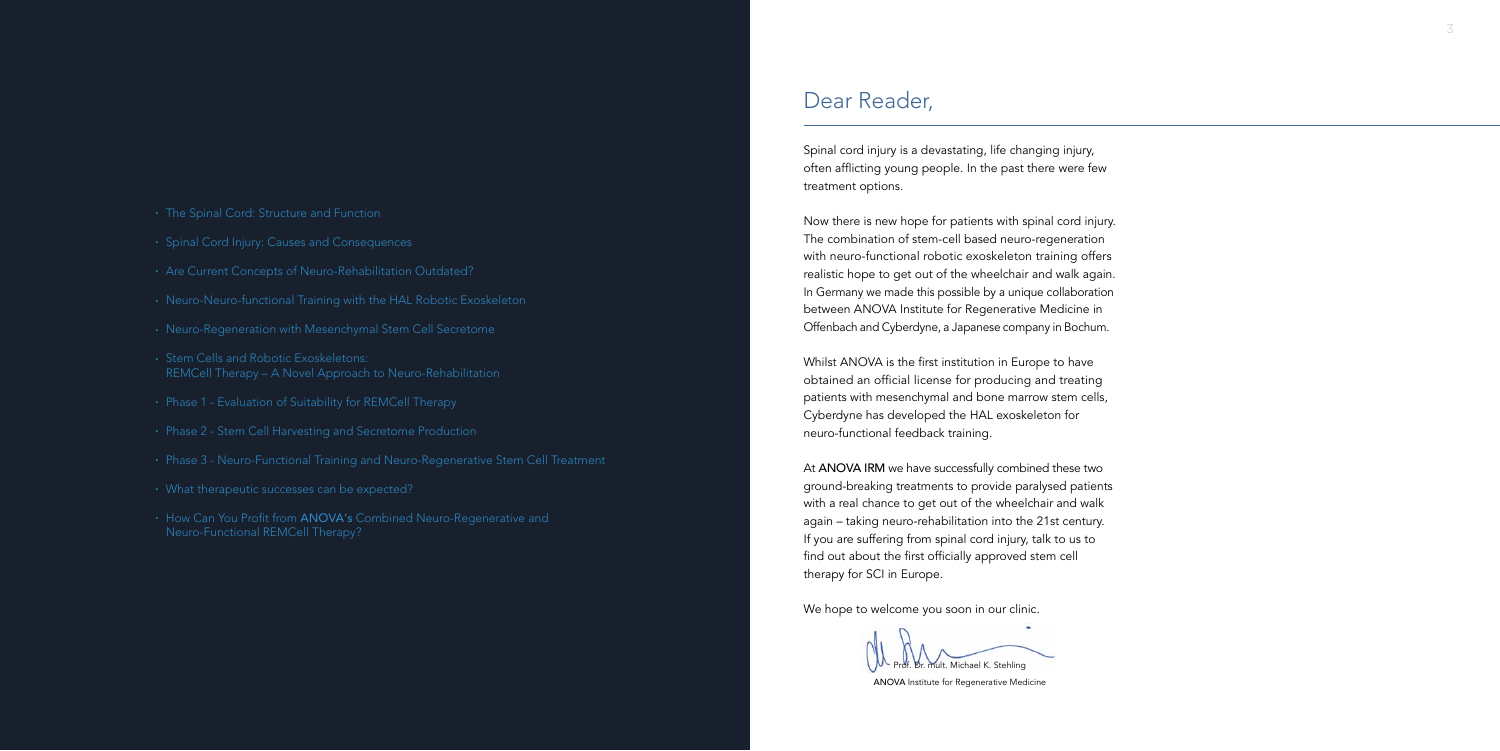



### The Spinal Cord: Structure and Function

The spin cord's neuroanatomy is immensely complex and can best be compared to a computer chip: its elements are tiny, of the order of micro-meters. Assessment of damage to the SC is thus mainly performed by functional tests, with imaging such as MRI only playing an auxiliary role because of its limited resolution. The Spinal Cord (SC) connects the brain with the peripheral nerves. It runs inside the bony canal of the spine, suspended in the cerebro-spinal fluid (CSF). Whilst measuring only 8 - 12 mm in diameter, the SC contains billions of nerve cells and nerve fibres (axons), which conduct motor signals from the brain to the muscles and sensory signals from the peripheral nerves back to the brain.

> and erectile dysfunction. Patients with SCI often lose their ability to walk, needing wheelchairs, and often require lifelong care.

> Damage to the spinal cord occurs not only at the instant of the injury, but also later, up to weeks after the injury, caused by ischaemia (lack of blood supply), inflammation, swelling, cell suicide, and neurotransmitter imbalances.

## Spinal Cord Injury: Causes and Consequences

Spinal cord injury<sup>1</sup> (SCI) is a devastating condition. It affects millions of people worldwide, mainly younger males. Most cases of SCI are caused by physical trauma from motor vehicle accidents (MVA), gunshot wounds, falls and sports injuries. Fewer are non-traumatic. Approx. 50% of SCI occur at the cervical spine.

Symptoms of SCI include the loss of voluntary motor control, muscle spasticity, loss of sensation, pain and loss of autonomic functions such as bowel or bladder control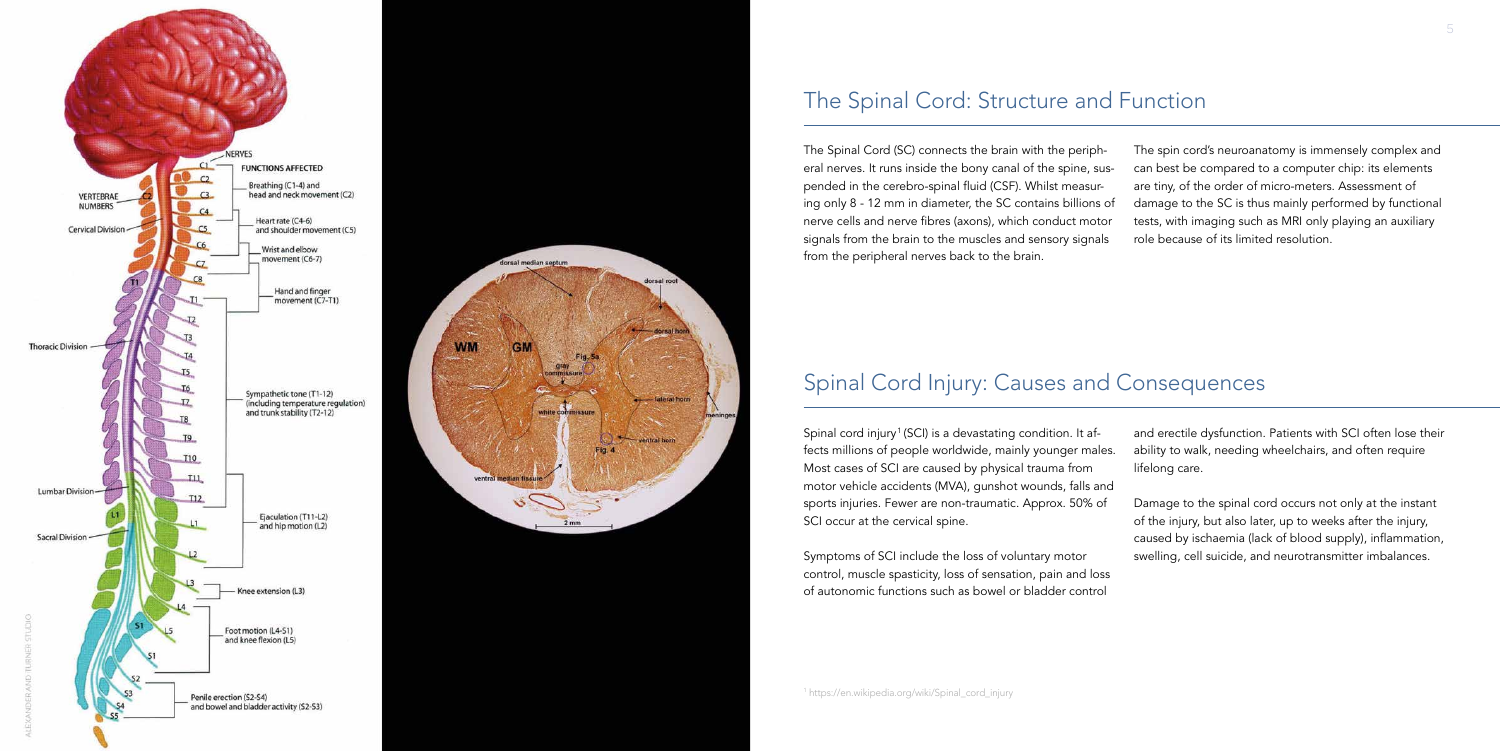7



Because of the complexity of the injury mechanism, early hospital treatment is very important, with the main goal to ensure adequate spinal cord perfusion. This can be achieved by decompression surgery and maintaining adequate blood pressure and oxygen supply.

Spinal cord injuries are classified into "complete" and "incomplete". In complete SCI all functions below the injured area are lost, whether or not the spinal cord is severed. An "incomplete" spinal cord injury involves preservation of motor or sensory function below the level of injury in the spinal cord.

The figure on the left shows a patient with SCI after a fracture at level C5/6. The primary damage is at this level (orange arrow). There is, however, secondary damage to the spinal cord from level C1 down to Th3 (yellow arrow) caused by compression of the cord from swelling (oedema) which in turn caused cessation of the blood supply to the spinal cord. This is due to the fact that the swollen spinal cord could not expand in narrow spinal canal. Surgical widening of the spinal canal by removal of the posterior bony elements (laminectomy) was not performed in this patient early enough to prevent the secondary damage.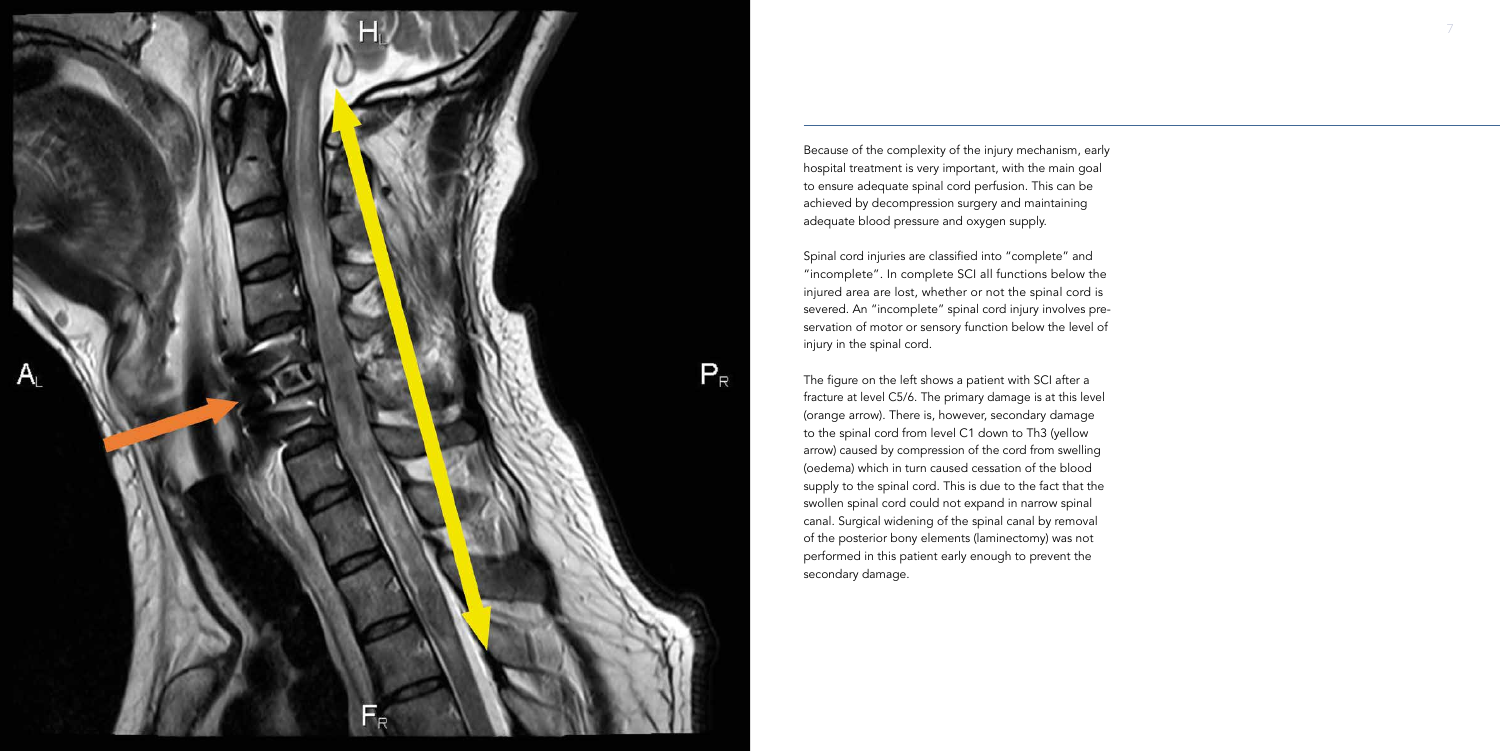SCI leads to disturbances in the functional circuitry of motor and sensory functions. Motor function not only requires signal output from the brain via the spinal cord and peripheral nerves to the muscles, but also sensory input from proprioceptors in muscles, tendons and joints back to the brain. If these feedback-loops are interrupted, as it is during the early phases of SCI, the whole motor system malfunctions.

In the past the initial ASIA score<sup>2</sup>, as determined 72 hours after the SCI, was thought to predict how much functional recovery a SCI patient could achieve. In patients with "complete" SCI (ASIA A), i.e. no remaining motor function or sensation below the level of injury, generally very little recovery potential was prognosticated.

> Neuro-regeneration with stem cells and neuro-functional training can re-establish, at least in part, the normal functional feed-back loops required for motor function, exploiting the significant functional plasticity of the central nervous system.

It was also assumed that most motor recovery occurs in the subacute phase of SCI, 6 - 12 months after the injury. Little further functional improvement was considered possible during the chronic stage of SCI.



### Are Current Concepts of Neuro-Rehabilitation Outdated?

New therapies are now providing hope for better outcomes in patients with SCI. With neuro-regenerative and neuro-functional treatments even patients who have been confined to the wheelchair for years have the potential to walk again.

Whilst in the past it was assumed that the main problem in patients with SCI is at the level of the injured spinal cord, it is now understood that the complex patho-mechanisms involve both the spine and the brain.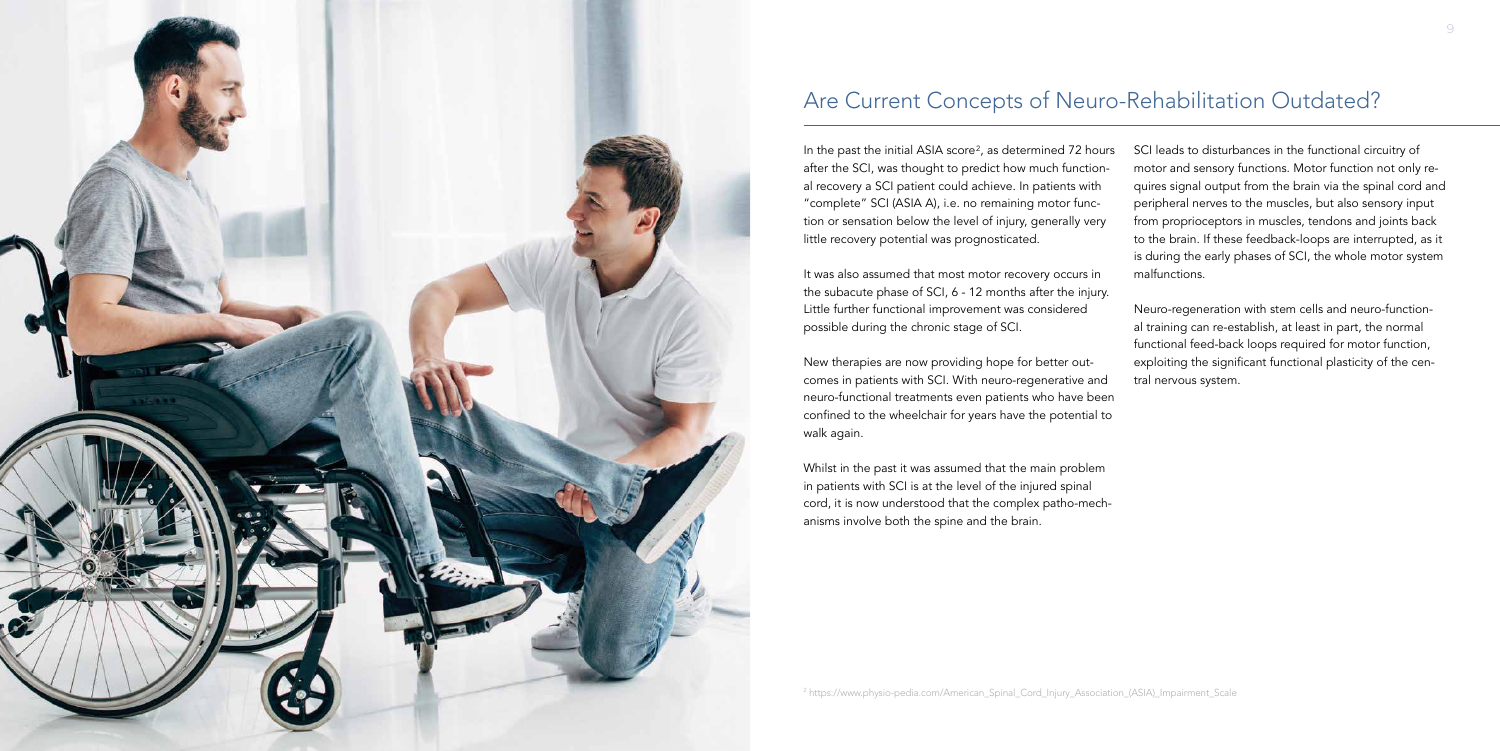During HAL training, the functional activity is re-focussed onto the original area of the motor cortex. It thus appears that the re-establishment of the feed-back loop, particularly the sensory input from the proprioceptors in the leg to the brain, is an essential component of voluntary motion.

### Neuro-Neuro-functional Training with the HAL Robotic Exoskeleton

After a spinal cord injury, nerve signals from the brain to the muscles in the legs (efferent signals) might be to week to make muscles move. But in many patients these nerve signals are still recordable with sensitive electrodes. With the HAL robotic exoskeleton the week nerve signals are amplified and used to activate electrical motors, which in turn move the patient's legs, in an almost natural way.

This generates nerve signals in so-called proprioceptors in the muscles and joints, which are fed back to the brain (afferent signals). These efferent signals originating in the brain, running down the spinal cord and the peripheral nerves and afferent signals from the legs going up the nerves and the spinal cord to the brain form a feed-back loop. In patients with SCI this feedback loop is interrupted and with time degenerates.

Functional brain studies, which can visualize brain activity, have shown that the areas in the motor cortex of the brain (gyrus prae-centralis), which control specific movements of the legs and are normally very focussed on small areas of the motor cortex, "smear out" over larger areas in patients with SCI. This might impede voluntary initiation of motion by deeper functional centres of the brain.

# **Before Training**



Brain activity depicted by near infrared spectroscopy (NIRS) before and after neurofunctional training in the motor cortex (gyrus prae-centralis, green arrow) responsible for limb movements. Also shown is the central sulcus (CS, dotted line and white arrow), which separates the motor cortex from the sensory cortex in the sulcus postcentralis.

Before neurofunctional HAL training (upper left image), no activity in the motor cortex is discenible (green arrow). After neurofunctional HAL training (upper right image), activity in the motor cortex has been re-established (green arrow). Compared to the normal control (lower right image), the activity is not yet as focussed as in healthy subjects (green arrow).

From: Saita K, Morishita T, Arima H, et al. (2018) Biofeedback effect of hybrid assistive limb in stroke rehabilitation: A proof of concept study using functional near infrared spectroscopy. PLoS ONE 2018;13(1): e0191361. https://doi. org/10.1371/ journal.pone.0191361



**Healthy Subject** 

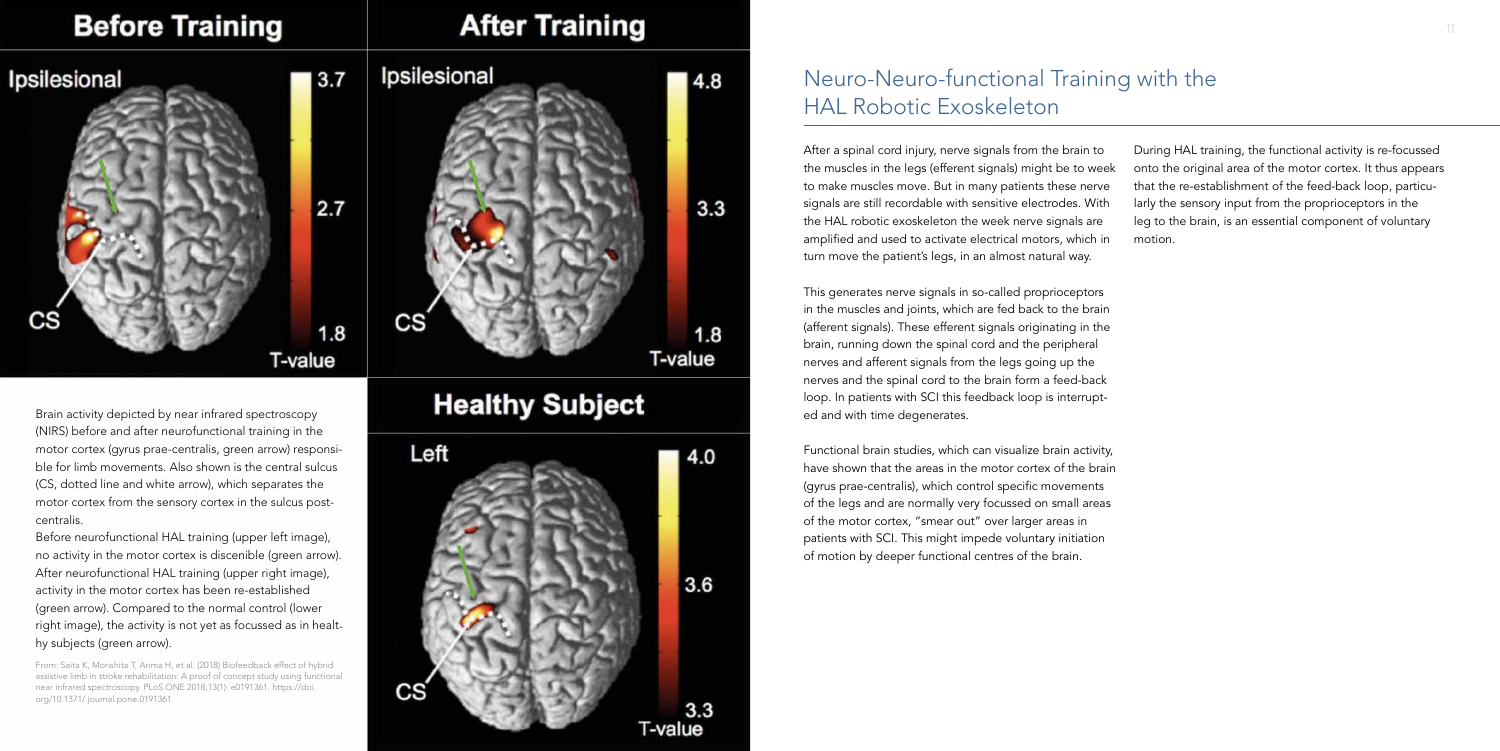

### Neuro-Regeneration with Mesenchymal Stem Cell Secretome

Pre-clinical research has elucidated the various benefi cial effects of mesenchymal stem cells (MSCs) and their secretome on spinal cord injuries. Whilst the initial as sumption that stem cells replace lost nerve cells and thus restore function did not prove to be true, MSCs and their secretome support neuro-regeneration in many other ways.

SCI comprises many mechanisms of injury which result in functional impairment: Besides the immediate death of neurons and glia (support cells) due to the injury, there is delayed cell death by apoptosis (cell suicide), interruption of axons (nerve tracts), loss of vessels and blood supply, inflammation, glial scarring and many others.

MSCs have been shown to reorganise the architecture in glial scarring and by improving the growth of axons supporting the reconnection of nerve tracts across glial scars improving the conductivity of nerve signals in the spinal cord. At the same time, MSCs have been shown to improve the vascularisation and blood supply in damaged areas of the cord by inducing the growth of new blood vessels. This is a critical component in the re-establish ment of a more normal micro-architecture of the spinal cord.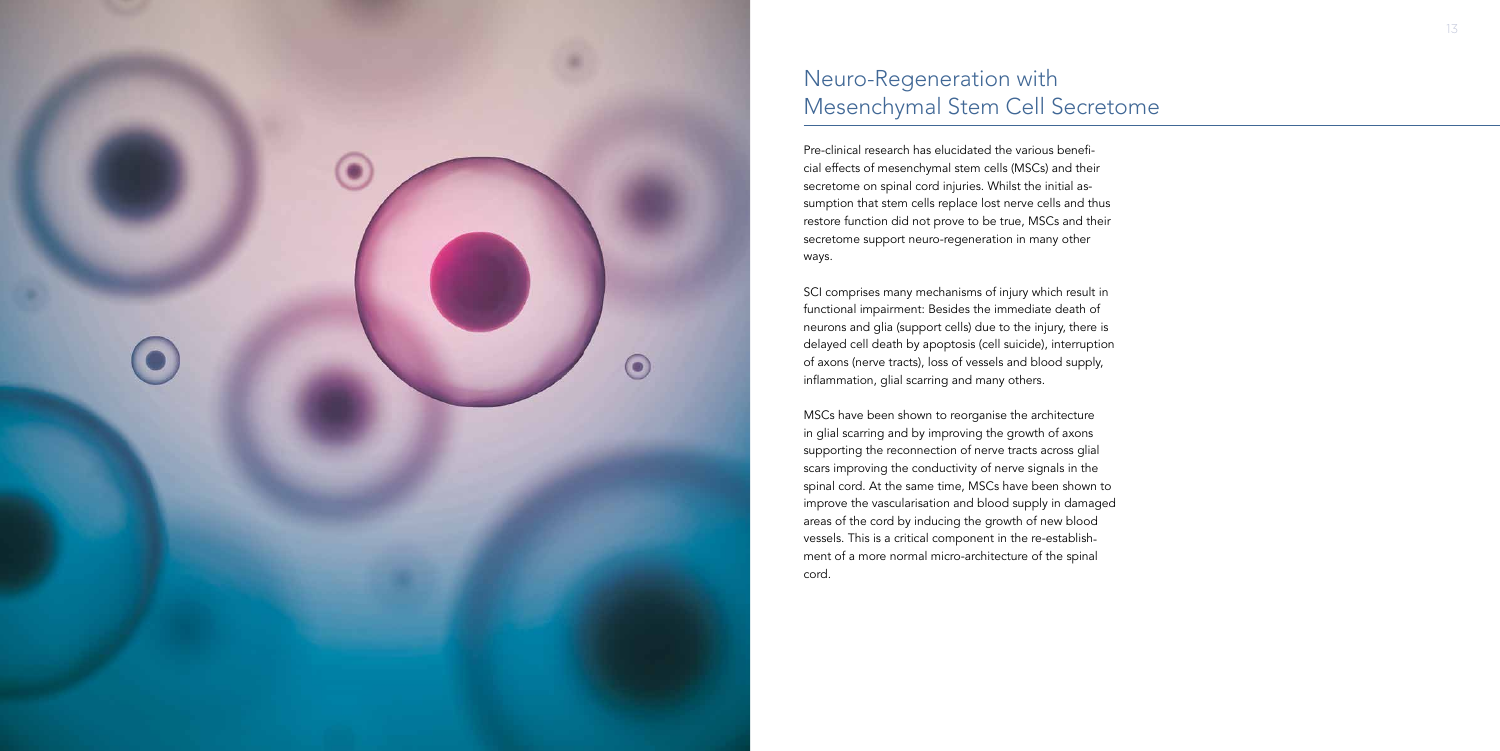

### Stem Cells and Robotic Exoskeletons: REMCell Therapy – A Novel Approach to Neuro-Rehabilitation

constitutes the most promising and probably the most effective way for functional recovery after a spinal cord injury. A complete course of REMCell Therapy takes 3 months and comprises stem cell harvesting, expansion and secretome production in ANOVA's GMP laboratory and 60 sessions of HAL robotic NF training synchronised with intrathecal NR secretome treatment. ANOVA Institute for Regenerative Medicine, Germany's pioneering institution for stem cell therapies, and Cyberdyne, the Japanese pioneer in robotic neuro-functional training, have formed an alliance to establish a novel and effective treatment for spinal cord injury: REMCell, Robotic Exoskeleton and Mesenchymel Stem Cell Therapy. REMCell integrates neuro-regeneration (NR) with stem cells and neuro-functional (NF) training with the HAL robotic exoskeleton. They have established what currently

> REMCell Therapy can be commenced. Phase one takes a day or two for the patient, and about a week for the results to return from the laboratories.

# Phase 1 - Evaluation of Suitability for REMCell Therapy

The patients are first evaluated for remaining nerve signals in their legs and whether they are a suitable donor for mesenchymal stem cells. If these tests are positive, the

### Phase 2 - Stem Cell Harvesting and Secretome Production

When a sufficient number of stem cells has been grown, the cells are put under certain conditions, which will optimise the secretome production by the cells. Ten or 20 doses of MSC secretome can be produced and stored for a maximum of two years. The production takes 4 weeks to complete. Stem cell therapy requires the harvesting of mesenchymal stem cells (MSC) from the subcutaneous fat, which is done in an out-patient procedure with a mini-liposuction, similar to cosmetic liposuction. This is a minimally invasive procedure and takes approximately 1 hour in the OR, and altogether half a day for the patient. The stem cells are then isolated from the fat and grown in the laboratory.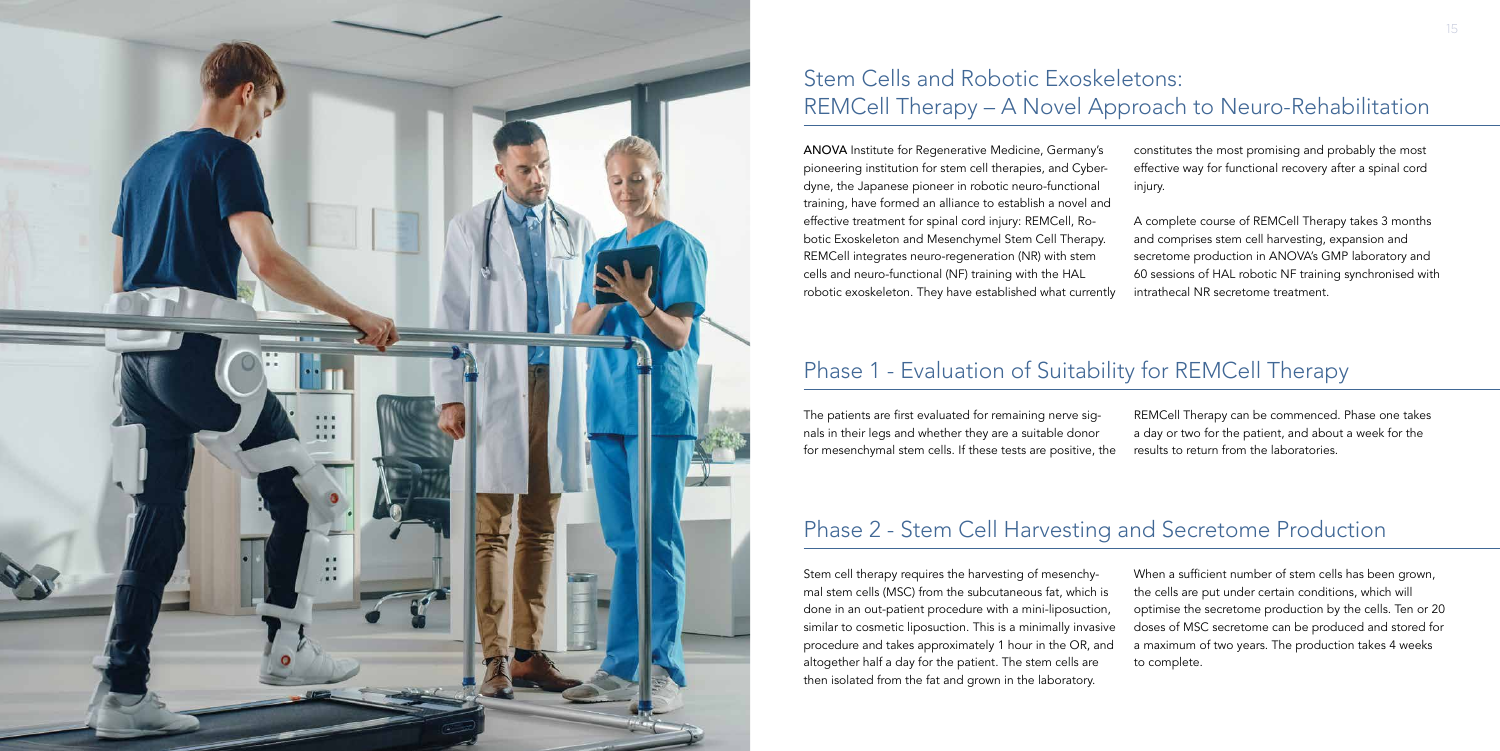the cerebro-spinal fluid (CSF) surrounding the spinal cord and brain. Depending on whether 10 or 20 doses of MSC secretome were produced, the patient receives infusions/ injections every two weeks or weekly. Immediately after the stem cell harvesting has been completed, the patient starts with HAL training, 5 days a week with a daily session lasting 1 - 2 hours each. Weekends are free.



### Phase 3 - Neuro-Functional Training and Neuro-Regenerative Stem Cell Treatment

After 4 weeks of training, the MSC secretome production is complete and the first infusion of MSC secretome is carried out. Alternative to the intravenous infusion, the MSC secretome can also be injected intrathecally, i.e. into

### What therapeutic successes can be expected?

But there are also other benefits: Patients experienced a decrease in neuropathic pain, positive changes in spasticity, improved sensitivity and, as a result, a reduced risk of pressure sores. After completion of neuromuscular feedback therapy, the successes achieved are maintained as long as the patients actively use their regained mobility in everyday life, i.e. getting out of the wheelchair and walking with a rollator or using crutches. Whilst HAL training by itself has already been shown to be much more effective than conventional neuro-rehabilitation training, the combination with stem cell-based neuro-regeneration promises even better results. Pre-clinical studies of the effect of mesenchymal stem cells and their secretome have shown numerous beneficial effects on the damaged spinal cord tissue, such as the re-organisation of glial scars, improved vascularisation and the promotion of axonal growth.

As for the HAL exoskeleton, research has shown that neuro-functional training improves the patients' independence, especially their ability to walk, significantly. Walking with a rollator, crutches or ortheses became possible for many patients previously confined to the wheelchair.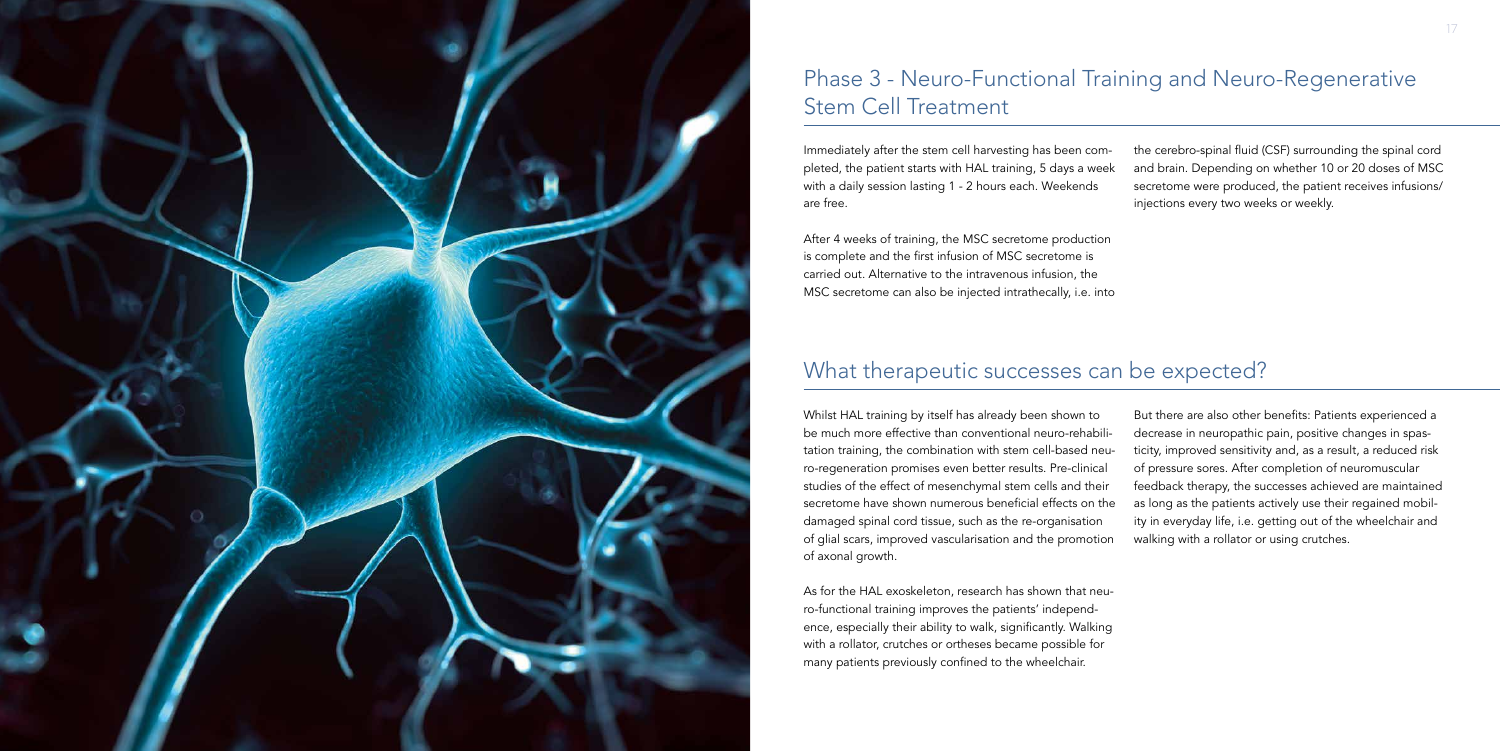As for SCI patients, all other patient groups must meet appropriate treatment eligibility requirements. For stem cell production, donor suitability must be established.



### How Can You Profit from ANOVA's Combined Neuro-Regenerative and Neuro-Functional REMCell Therapy?

If you suffer from spinal cord injury REMCell therapy can improve your motor function, sensation and atutonomic functions such as bladder and bowel control.

In order to find out whether you are can profit from ANOVA's ground-breaking REMCell therapy talk to our patient care managers. We will evaluate your medical records and assess you on-site. In paraplegic patients in whom nerve signals can be detected in the limbs, even if they are too weak to control muscle function, have the best chances for recovery with REMCell therapy. Newer research, however, shows, that even in patients without residual peripheral nerve signals, there is a chance for improvement.

- · Multiple Sclerosis MS
- Parkinson's Disease .

Recent studies have also shown that patients with several other neurological conditions can profit from HAL neurofunctional training and neuro-regenerative stem cell therapy. These conditions include most traumatic, ischaemic and neuro-degenerative disorders of the central nervous system:

Stroke .

Amyotrophic Lateral Sclerosis - ALS .

# If you want to get out of the wheelchair, call ANOVA now: +49(0)69 50 50 00 944